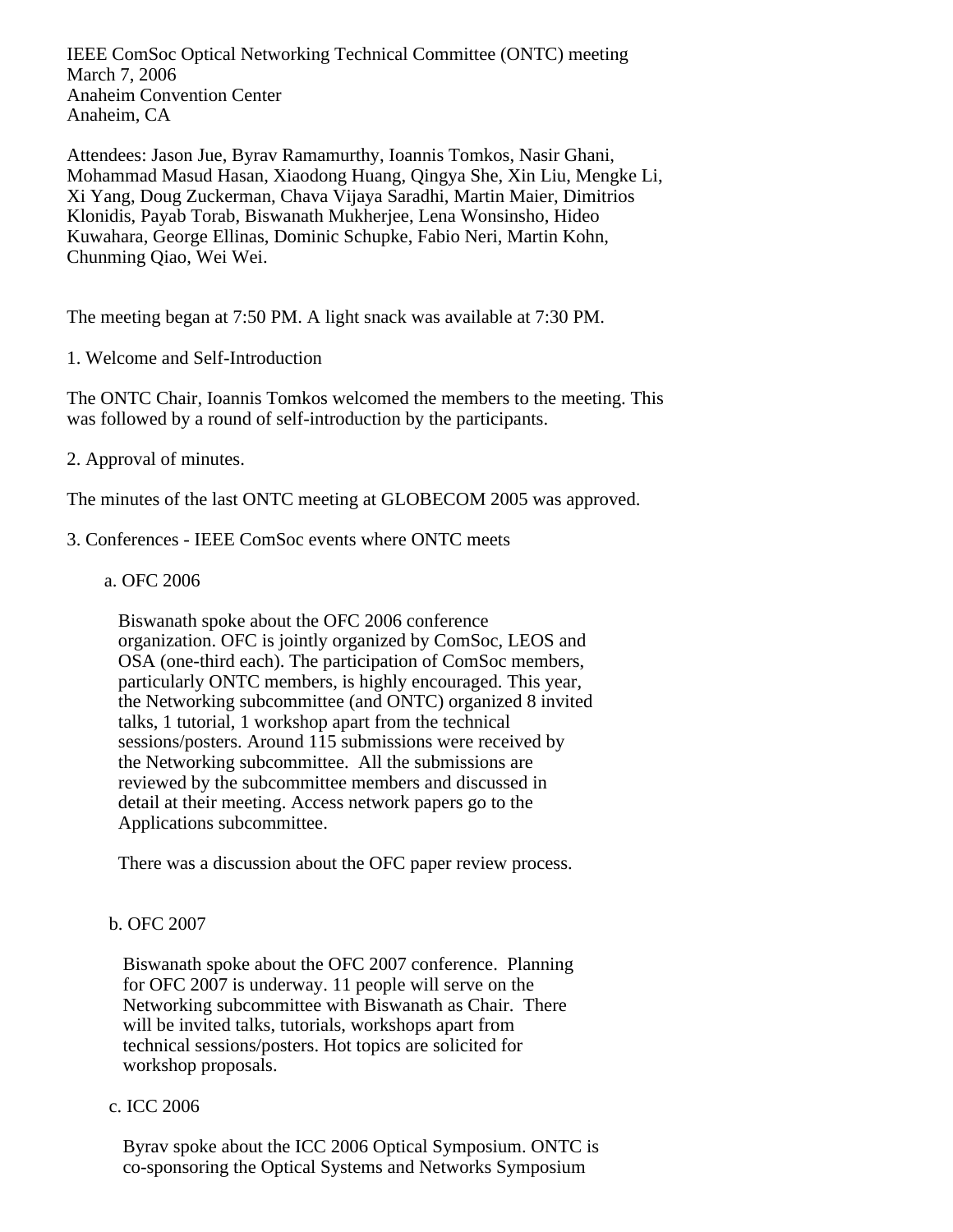at ICC 2006. ICC 2006 will be held in June 2006 in Istanbul, Turkey. Around 200 papers were received for the optical symposium and the acceptance rate was 39%. Piet Demeester, Byrav Ramamurthy and Stefano Bregni were the co-chairs and Nasir Ghani was the vice chair. As in GLOBECOM 2006, poster papers and presentation papers were not differentiated based on scores/quality.

## d. GLOBECOM 2006

Nasir spoke about the GLOBECOM 2006 Optical Symposium.

 Maurice Gagnaire and Nasir Ghani are Co-chairs for the Advanced Technologies & Protocols for Optical Networks Symposium and Suresh Subramaniam is the Vice Chair. GLOBECOM 2006 will be held in 27 Nov - 1 Dec 2006 in San Francisco, CA.

 More information on the symposium can be found at http://www.ieee-globecom.org/2006/advanced.html http://www.ece.tntech.edu/nghani/globecom/

The paper submission date is 17 March 2006.

# e. ICC 2007

Jason informed the audience about the ICC 2007 optical symposium.

 Suresh Subramaniam, Stefano Bregni, Wojciech Kabacinski are co-chairs for the Optical networks and systems symposium and Admela Jukan is the Vice Chair. ICC 2007 will be held 24-28 June 2007 in Glasgow, Scotland, UK. The symposium is sponsored by ONTC with CSR and TAOS as supporting TCs.

 More information on the ICC 2007 Optical symposium can be found at http://www.icc007.org/symposium06.htm

## f. GLOBECOM 2007

Jason informed the audience about the GLOBECOM 2007 optical symposium.

 GLOBECOM 2007 will be held 26-30 November 2007 in Washington, DC, USA.

 Admela Jukan will serve as a co-chair for the optical symposium. The other chairs need to be confirmed.

# g. ICC 2008

Jason informed the audience about the ICC 2008 optical symposium.

 ICC 2008 will be held in Beijing, China. George Ellinas agreed to serve as co-chair for the optical symposium. The conference is still in its planning stages.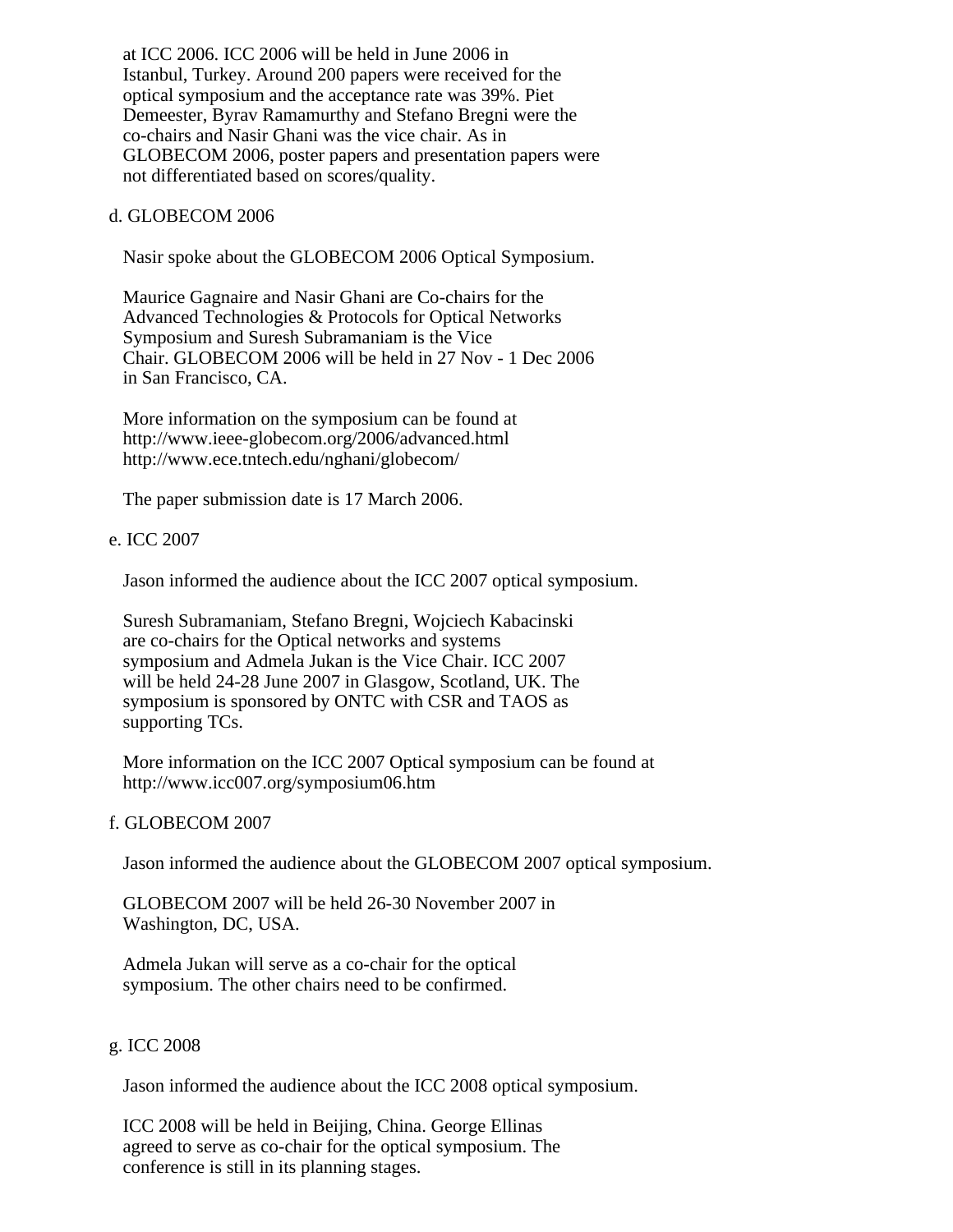- h. Jason informed the audience about other IEEE/ComSoc events such as GLOBECOM 2008 in New Orleans, USA, ICC 2009 in Dresden, Germany and GLOBECOM 2009 in Honolulu, Hawaii, USA. ONTC will be sponsoring symposia at these events and looks forward to the enthusiastic support of the members.
- 4. Other Conferences
	- a. BroadNets 2006

Byrav spoke about the Optical Symposium at BroadNets 2006.

 The Optical Communications, Networks and Systems Symposium is one of three symposia at this year's BroadNets 2006 conference to be held in October 2006 in San Jose, CA. Byrav Ramamurthy and Ahmed Kamal serve as the TPC Co-chairs for the Optical Symposium and Suresh Subramaniam serves at the General Co-chair for the conference.

 The paper submission deadline was February 21, 2006. About 55 papers were received for the optical symposium.

### b. BroadNets 2007

Ioannis spoke about BroadNets 2007.

 BroadNets 2007 is planned to be held in Greece. Ioannis Tomkos and George Rouskas will be Co-Chairs. The conference is still in its planning stages.

#### c. ECOC

Ioannis spoke about ECOC conference.

 ECOC 2006 will be held in Cannes, France in September 2006. Fabio Neri, Werner Rosenkranz and Ioannis Tomkos serve on the conference committee along with several other ONTC members.

 A Mid-April deadline is set for paper submissions. Technical co-sponsorship from IEEE/ComSoc is anticipated.

 More information about the ECOC 2006 can be found at http://www.ecoc2006.org/welcome/index.php

## d. OECC/IOCC

Optoelectronics and Communications Conference.

 Hideo Kuwahara from Fujitsu Labs, the organizing committee co-chair spoke about the OECC conference.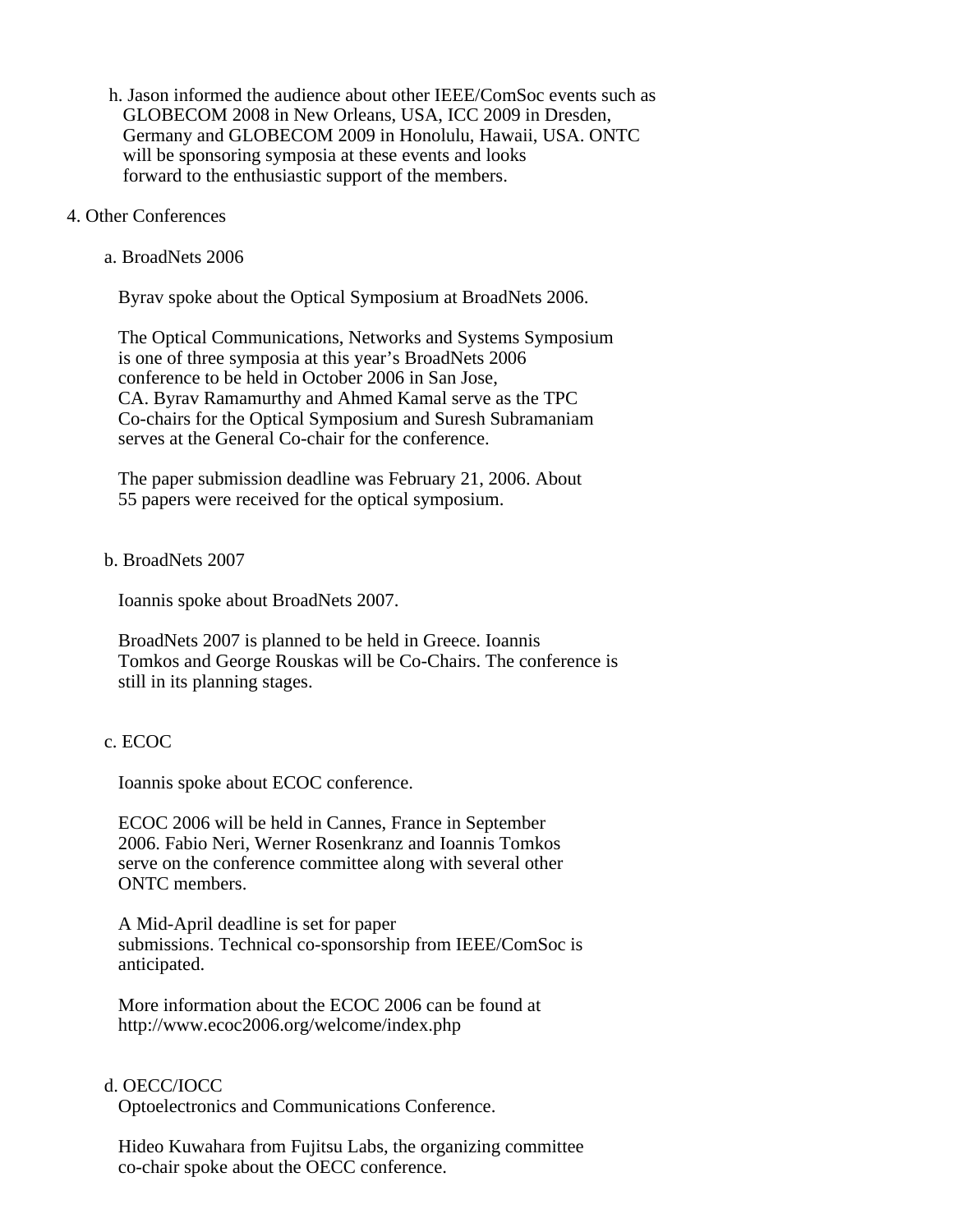Application to IEEE ComSoc is pending.

# e. ONDM 2006

 Ioannis informed the audience that ONDM 2006 will be held in Denmark in May 2006.

f. Ioannis spoke about Accessnets 2006 - a conference focusing on Access Networks (fiber, wireless and powerline) in September 2006 in Greece. The paper submission deadline is April 20, 2006. http://www.accessnets.org

## g. ICTON 2006

The 2006 International Conference on Transparent Optical Networks (ICTON 2006) will be held 18 Jun - 22 Jun 2006 in Nottingham, United Kingdom. The conference includes workshops. The submission deadline is 10 April 2006.

## 5. Workshops

a. Terabits Networking Workshop

Nasir spoke about the Terabits Networking Workshop to be held in conjunction with INFOCOM 2006 in Barcelona, Spain in April 2006.

Almost 50 papers were submitted. The workshop is DOE-sponsored. The proceedings will appear on IEEE Xplore. ONTC sponsorship has been applied for.

Ioannis encouraged ONTC members planning workshops and requesting ComSoc co-sponsorship to send the workshop proposal to ONTC officers so that ONTC can inform ComSoc about its support of the application.

## 6. Standards

Nothing to report.

# 7. Publications

a. Optical Communications Supplement (OCS)

Chunming Qiao spoke about the Optical Communications Supplement to the IEEE Communications magazine. Stamatios Kartalapoulos and Chunming Qiao serve as co-editors and will be stepping down at the end of their appointment. Hideo Kuwahara will serve as co-editor with a colleague from Cisco. Starting May 2006, OCS will become the Optical